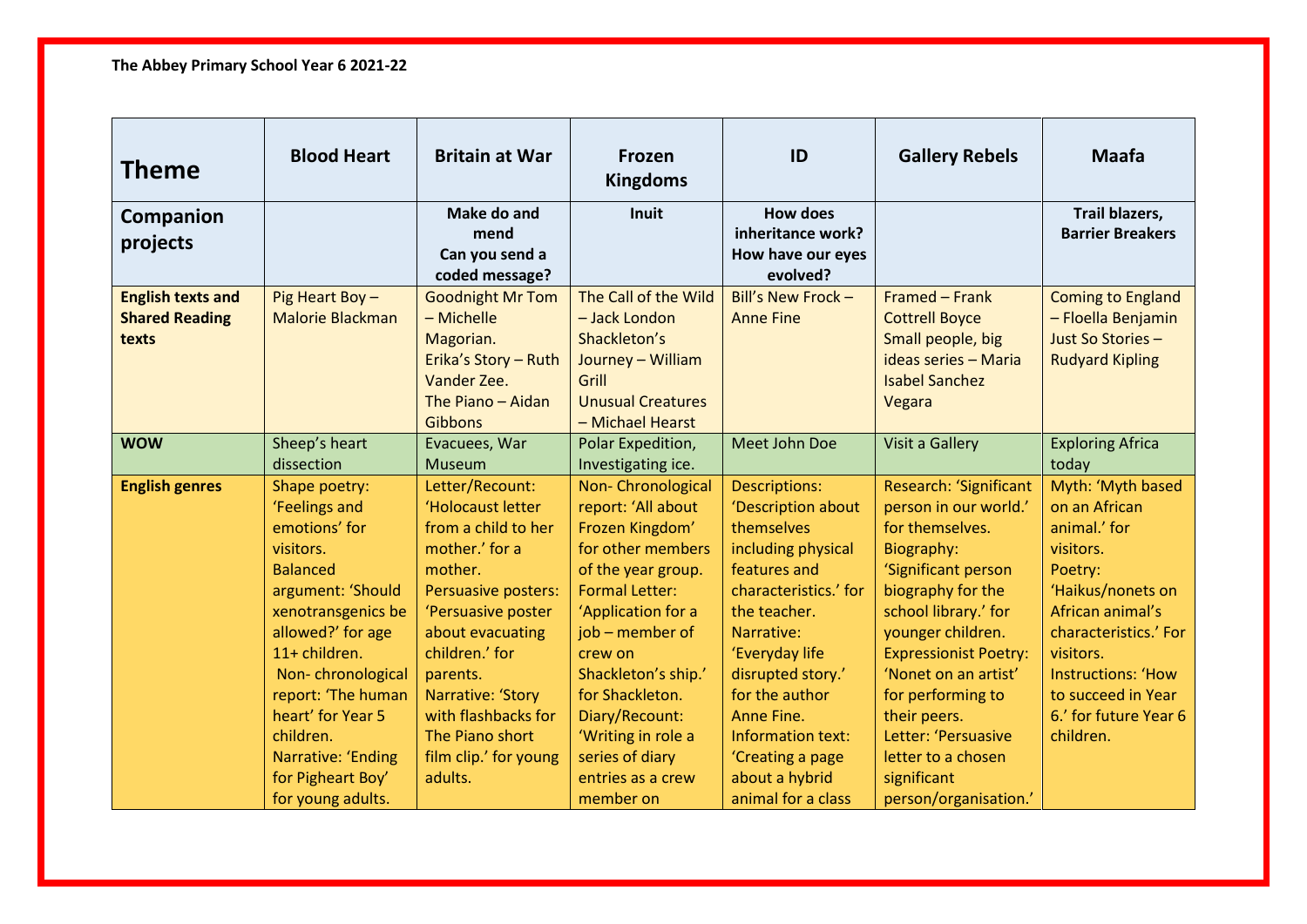## **The Abbey Primary School Year 6 2021-22**

|                  |                      |                            | Shackleton's ship.' | book.' for their  | for the significant                   |                          |
|------------------|----------------------|----------------------------|---------------------|-------------------|---------------------------------------|--------------------------|
|                  |                      |                            | for themselves as   | peers.            | person/organisation.                  |                          |
|                  |                      |                            | that character.     |                   |                                       |                          |
|                  |                      |                            | Advertisement:      |                   |                                       |                          |
|                  |                      |                            | 'Persuasive advert  |                   |                                       |                          |
|                  |                      |                            | for selling the     |                   |                                       |                          |
|                  |                      |                            | Polaris ship.' for  |                   |                                       |                          |
|                  |                      |                            | potential buyers.   |                   |                                       |                          |
| <b>Geography</b> |                      | Place and                  | <b>Arctic and</b>   | Community         | Locational                            | Africa - countries,      |
|                  |                      | interconnections,          | Antarctic regions,  |                   | knowledge                             | land use, natural        |
|                  |                      | maps.                      | Lines of latitude   |                   |                                       | resources, location,     |
|                  |                      |                            | and longitude,      |                   |                                       | settlements,             |
|                  |                      |                            | Polar climates,     |                   |                                       | population, climate      |
|                  |                      |                            | Polar day and       |                   |                                       | and physical             |
|                  |                      |                            | night, Polar        |                   |                                       | features                 |
|                  |                      |                            | oceans, Polar       |                   |                                       |                          |
|                  |                      |                            | landscapes,         |                   |                                       |                          |
|                  |                      |                            | Climate change,     |                   |                                       |                          |
|                  |                      |                            | Natural resources,  |                   |                                       |                          |
|                  |                      |                            | Indigenous people,  |                   |                                       |                          |
|                  |                      |                            | Tourism.            |                   |                                       |                          |
| <b>Computing</b> | Switched on: Unit    | Switched on: Unit          | Switched on: Unit   | Switched on: Unit | Switched on: Unit                     | Switched on: Unit        |
|                  | 5.4: We are web      | 5.2: We are                | 5.1: We are game    | 5.6: We are       | 5.3: We are artists                   | 5.5: We are              |
|                  | developers           | cryptographers             | developers          | architects        | E-Safety                              | bloggers                 |
|                  | E-Safety             | E-Safety                   | E-Safety            | E-Safety          |                                       | E-Safety                 |
| <b>Art</b>       | <b>Modelling and</b> |                            | Photography,        | Portraiture and   | Great artists of the                  | <b>Significant black</b> |
|                  | sculpture: Abstract  |                            | Painting, Block     | figurines         | 19 <sup>th</sup> and 20 <sup>th</sup> | artists; Analysing       |
|                  | art                  |                            | printing            |                   | centuries                             | artwork; Creating        |
|                  |                      |                            |                     |                   |                                       | artwork with             |
|                  |                      |                            |                     |                   |                                       | meaning                  |
| <b>DT</b>        | <b>Tools and</b>     | <b>Recipes; Structures</b> | <b>Structures</b>   | <b>Tools and</b>  | <b>Tools and equipment</b>            |                          |
|                  | equipment;           |                            |                     | equipment;        |                                       |                          |
|                  | Recipes;             |                            |                     |                   |                                       |                          |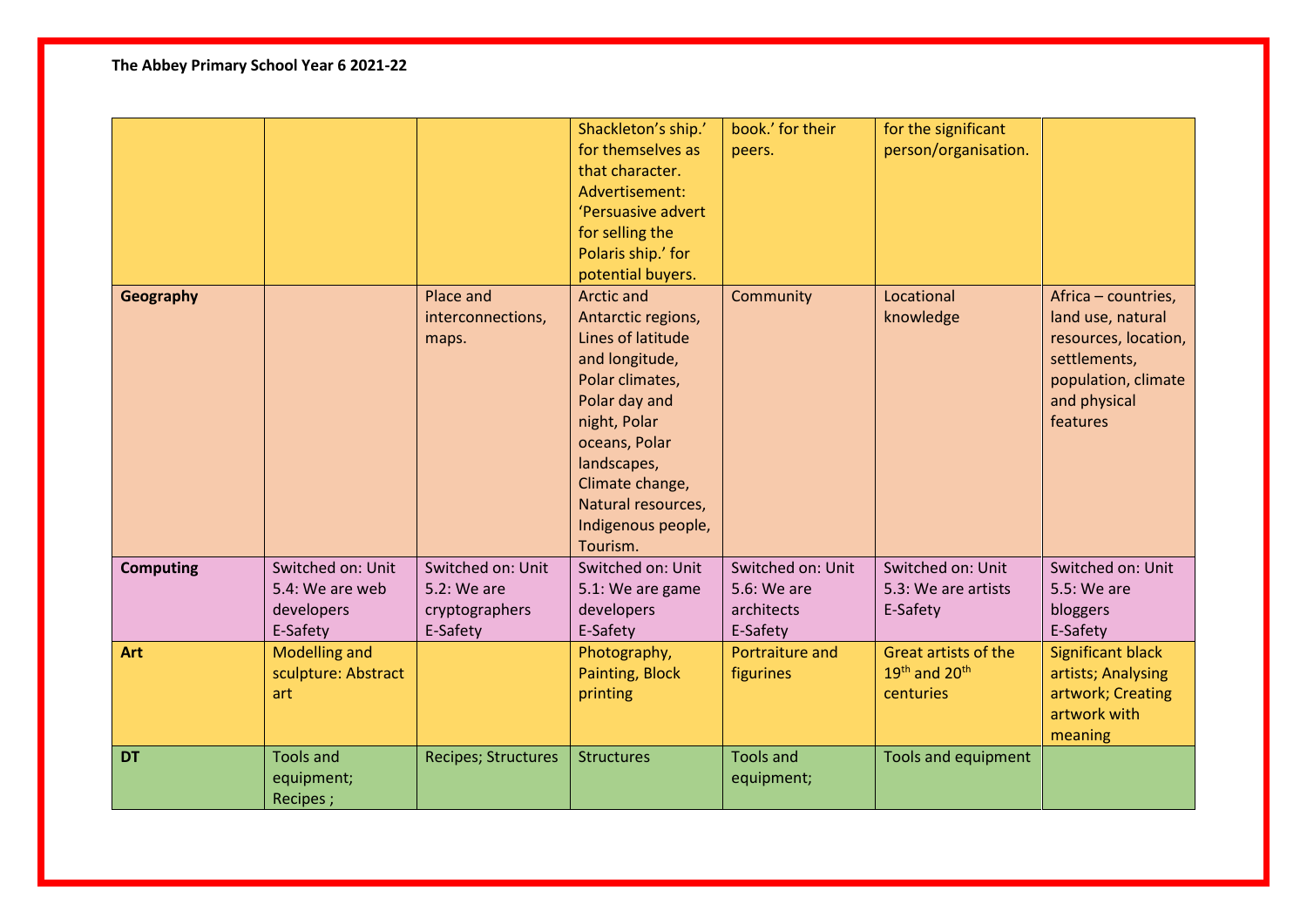## **The Abbey Primary School Year 6 2021-22**

|                      | Packaging;<br><b>Working models</b> |                                                                                                                                                                                                                                                                                            |                                                                                                                                      | Design; Fashion<br>and clothing                  |                                                                                             |                                                                                                                                                                                                                                                                                                                                                                                                                                                                                                |
|----------------------|-------------------------------------|--------------------------------------------------------------------------------------------------------------------------------------------------------------------------------------------------------------------------------------------------------------------------------------------|--------------------------------------------------------------------------------------------------------------------------------------|--------------------------------------------------|---------------------------------------------------------------------------------------------|------------------------------------------------------------------------------------------------------------------------------------------------------------------------------------------------------------------------------------------------------------------------------------------------------------------------------------------------------------------------------------------------------------------------------------------------------------------------------------------------|
| <b>History</b>       |                                     | <b>First and Second</b><br>World Wars;<br>Causes; Warring<br>nations;<br>Weaponry, warfare<br>and technology;<br>Key events and<br>battles; Impact on<br>citizens and<br>everyday life;<br>Significant leaders;<br>End of war; Local<br>history study;<br>Remembrance;<br>Post-war Britain | Polar expedition,<br>Significant people -<br><b>Robert Falcon</b><br>Scott, Ernest<br>Shacleton,<br>Significant events -<br>Titanic. | Social reformers                                 |                                                                                             | <b>Ancient African</b><br>kingdoms;<br>Development of<br>the transatlantic<br>slave trade;<br>Britain's role in the<br>slave trade; Human<br>impact; Everyday<br>life on plantations;<br>Rebellion and<br>marronage; Causes<br>and consequences<br>of the abolition of<br>the slave trade and<br>slavery;<br>Colonisation of<br>Africa; Black<br>people in 20th<br>century Britain;<br><b>Race Relations Act;</b><br><b>Equality Act;</b><br>Significant black<br>Britons;<br>Multiculturalism |
| <b>Music</b>         | <b>Pulse; Raps</b>                  | Listening,<br>performing and<br>composing                                                                                                                                                                                                                                                  | Soundscapes                                                                                                                          | <b>Appraising:</b><br><b>Listening to voices</b> | Listening,<br>performing and<br>composing                                                   | Performance<br><b>Singing</b>                                                                                                                                                                                                                                                                                                                                                                                                                                                                  |
| <b>PHSE Being Me</b> |                                     | How can we keep healthy as we grow?                                                                                                                                                                                                                                                        |                                                                                                                                      | How can the media influence people?              | What will change as we become more<br>independent? How do friendships change as we<br>grow? |                                                                                                                                                                                                                                                                                                                                                                                                                                                                                                |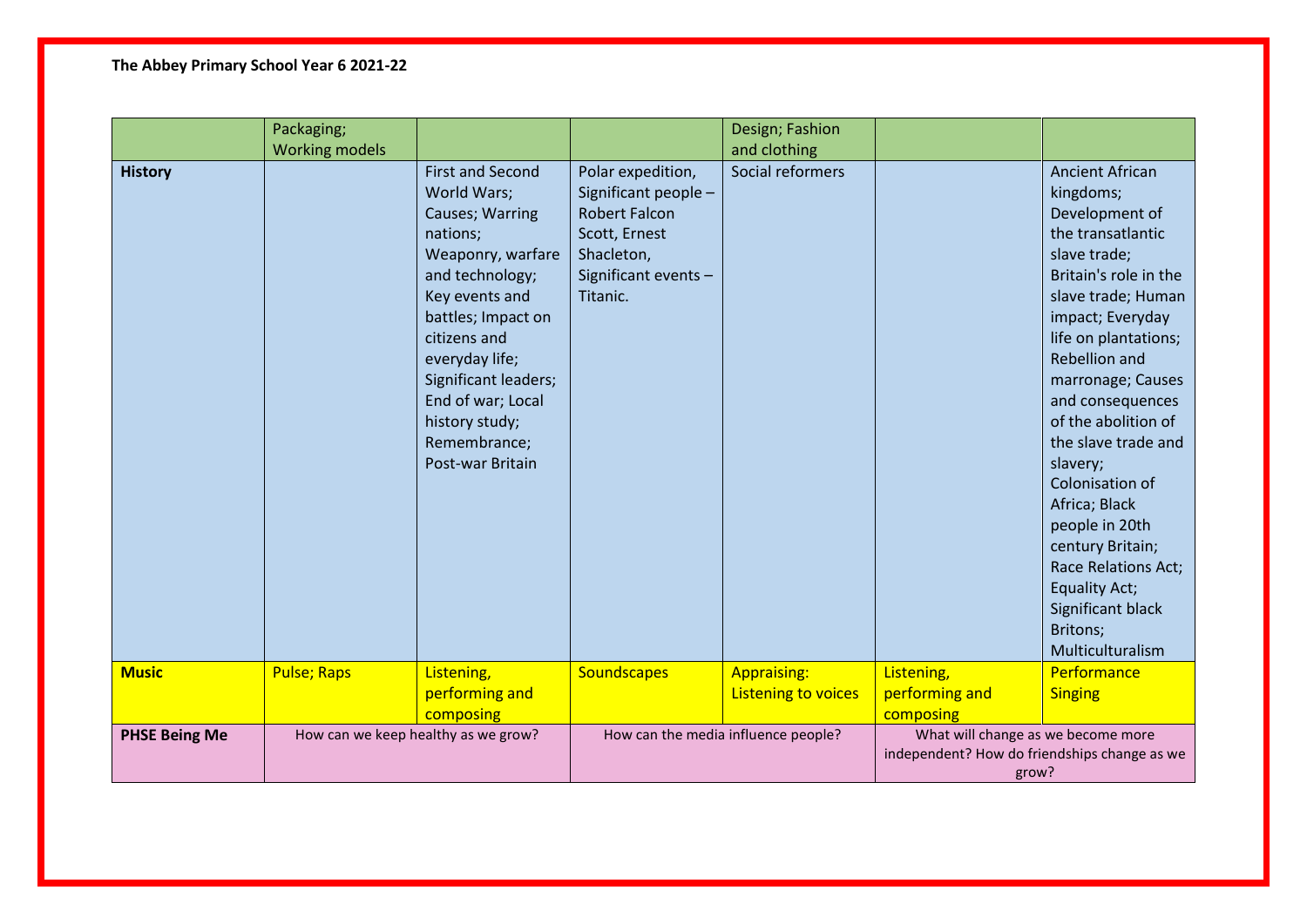## **The Abbey Primary School Year 6 2021-22**

| <b>Science</b>          | Circulatory system;<br><b>Measuring heart</b><br>rate; Lifestyle<br>effects; Working<br>scientifically. |                                                   | <b>Classifying living</b><br>things,<br>classification keys,<br>Adaptation:<br>Investigations-<br>Can we slow<br>cooling down?<br>How do animals<br>stay warm? | Classification;<br><b>Families and</b><br>inheritance;<br><b>Working</b><br>scientifically | Light                                    |                                                      |
|-------------------------|---------------------------------------------------------------------------------------------------------|---------------------------------------------------|----------------------------------------------------------------------------------------------------------------------------------------------------------------|--------------------------------------------------------------------------------------------|------------------------------------------|------------------------------------------------------|
| <b>PE</b>               | <b>Gymnastics Unit 1</b><br>Hockey                                                                      | <b>Gymnastics Unit 2</b><br>Football              | Dance Unit 1<br><b>OAA</b>                                                                                                                                     | Dance Unit 2<br><b>Tennis</b>                                                              | <b>Rounders</b><br><b>Netball</b>        | <b>Basketball</b><br><b>Athletics</b>                |
| <b>RE</b>               | Christianity - Bible                                                                                    | Christianity $-$<br>Christian life<br>Christingle | Judaism - Torah<br>and the<br>Commandments                                                                                                                     | Judaism - Jewish<br>Life                                                                   | Hinduism - Dharma<br>Living a Hindu life | Humanism $-$<br>Humanist ethics<br>Other world views |
| <b>MFL French (KS2)</b> | Phonetics lesson 4<br>(C) & At School (P)                                                               | Regular Verbs (P)                                 | The Weekend (P)                                                                                                                                                | World War II,<br><b>Habitats or Planets</b><br>(P)                                         | The Vikings (P)                          | Me In The World<br>(P)                               |